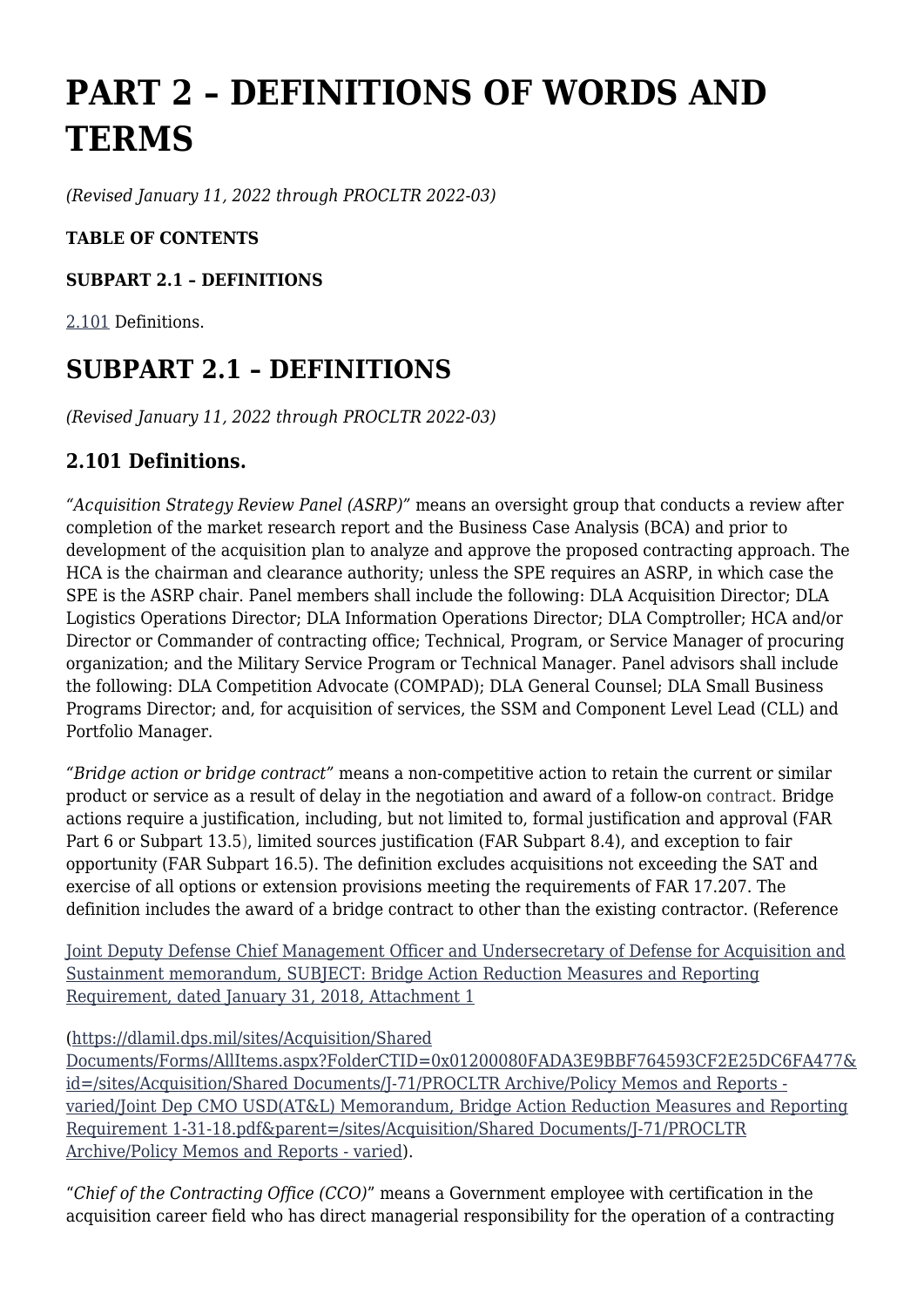office as defined in FAR 2.1. CCOs are listed below.

| Contracting<br><b>Activity</b> | <b>Contracting Office</b>                                                              | CCO                                                           |
|--------------------------------|----------------------------------------------------------------------------------------|---------------------------------------------------------------|
| <b>DLA</b> Aviation            | DLA Aviation Supplier Operations at<br>Richmond (FA and FM)                            | Director and Deputy Director,<br><b>Supplier Operations</b>   |
| <b>DLA</b> Aviation            | <b>DLA Aviation Strategic Acquisition</b><br>at Richmond (A)                           | Director and Deputy Director,<br><b>Strategic Acquisition</b> |
| <b>DLA</b> Aviation            | DLA Aviation at Ogden (AU)                                                             | Director, Procurement<br>Operations                           |
| <b>DLA</b> Aviation            | DLA Aviation at Oklahoma City (AO)                                                     | Director, Procurement<br>Operations                           |
| <b>DLA</b> Aviation            | DLA Aviation at Warner Robins (AW)                                                     | Director, Procurement<br>Operations                           |
| <b>DLA</b> Aviation            | DLA Aviation at Philadelphia (AP)                                                      | Director, Procurement<br>Operations                           |
| <b>DLA</b> Aviation            | DLA Aviation at Huntsville (AH)                                                        | Director, Procurement<br>Operations                           |
| <b>DLA Energy</b>              | <b>DLA Energy</b>                                                                      | Director, Procurement<br>Process Support Directorate          |
| DLA Land and<br>Maritime       | <b>DLA Land and Maritime</b><br><b>Procurement Process Support</b><br>Directorate (BP) | Director, Procurement<br>Process Support Directorate          |
|                                | DLA Land at Warren (ZG)                                                                | Director, Procurement<br>Operations                           |
|                                | DLA Land at Aberdeen (ZL)                                                              | Director, Procurement<br>Operations                           |
|                                | DLA Land at Albany (ZB)                                                                | Director, Procurement<br>Process Support Directorate          |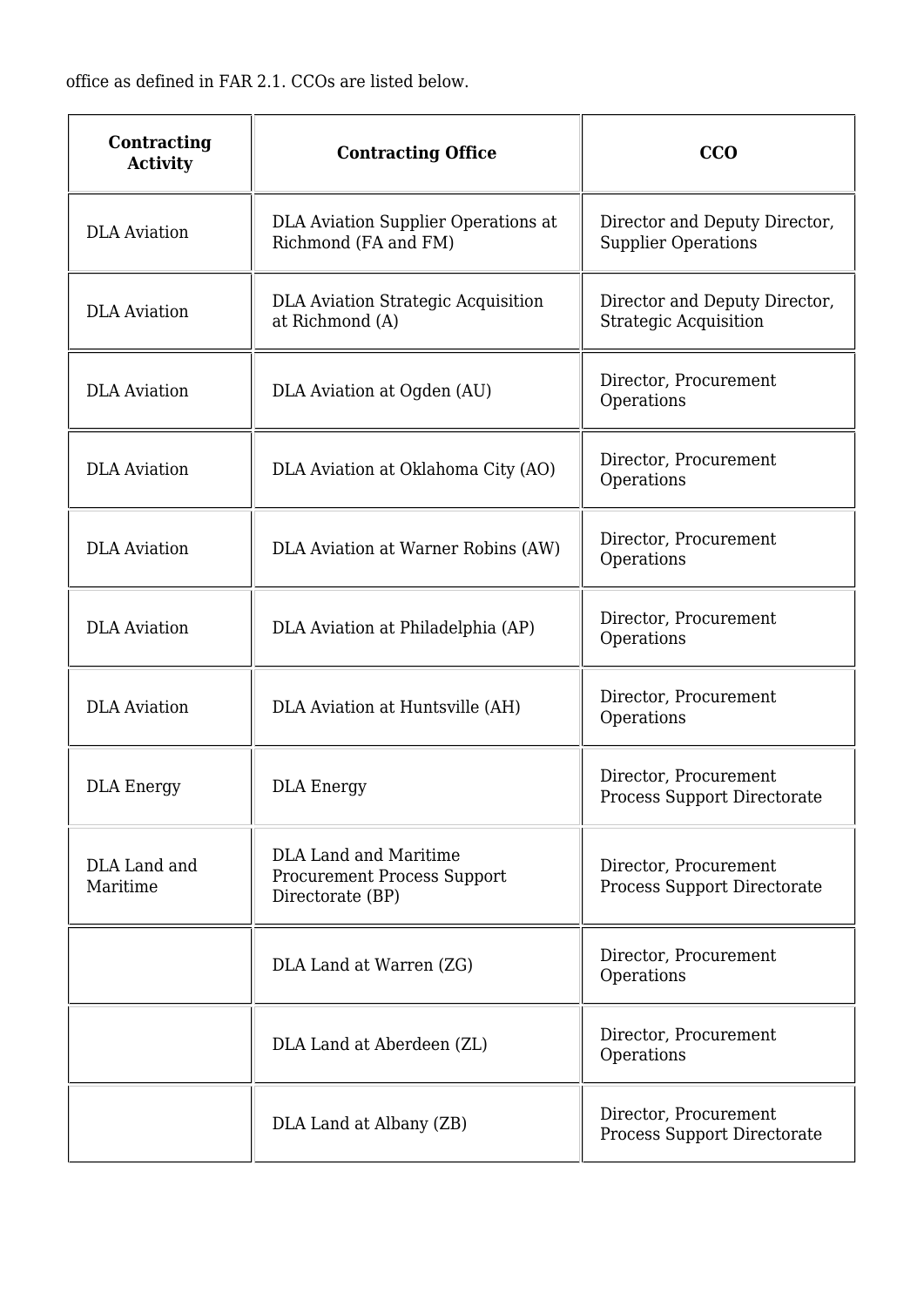| Contracting<br><b>Activity</b> | <b>Contracting Office</b>                                                                                                                                                                                                                           | CCO                                                  |
|--------------------------------|-----------------------------------------------------------------------------------------------------------------------------------------------------------------------------------------------------------------------------------------------------|------------------------------------------------------|
|                                | DLA Maritime at Mechanicsburg (ZI)                                                                                                                                                                                                                  | Director, Procurement<br>Operations                  |
| <b>DLA</b> Troop<br>Support    | <b>DLA Troop Support (includes</b><br>Medical, Subsistence, Clothing and<br>Textile (C&T), Construction and<br>Equipment (C&E), and Industrial<br>Hardware Supply Chains; DLA<br>Troop Support Europe and Africa;<br>and DLA Troop Support Pacific) | Director, Procurement<br>Process Support Directorate |
| <b>DLA</b> Acquisition         | <b>DLA Contracting Services Office</b><br>(including locations at Philadelphia,<br>Richmond, Columbus, Fort Belvoir,<br>and Battle Creek)                                                                                                           | Director, DLA Contracting<br>Services Office         |
|                                | <b>DLA Disposition Services</b>                                                                                                                                                                                                                     | Director, Acquisition<br>Directorate                 |
|                                | <b>DLA</b> Distribution                                                                                                                                                                                                                             | Chief, Contracting Division                          |
|                                | <b>DLA Strategic Materials</b>                                                                                                                                                                                                                      | Director of Contracting                              |
|                                | <b>DLA Document Services</b>                                                                                                                                                                                                                        | Director, Contracting                                |
|                                | <b>Joint Contingency Acquisition</b><br>Support Office                                                                                                                                                                                              | Chief, Contingency<br>Contracting Office             |

"*Collaboration folders*", also known as cFolders, means the DLA point of access to technical data associated with open solicitations and the staging area for technical data for other projects not associated with open solicitations.

"*Controlled unclassified information (CUI)*" means unclassified information the Government creates or possesses, or that an entity creates or possesses for or on behalf of the Government, that a law, regulation, or Government-wide policy requires or permits an agency to handle using safeguarding or dissemination controls. Specific definitions of CUI are available at 32 CFR § 2002.4(h) and DODM 5200.01, volume 4. All Source Selection Information is CUI.

"*DLA Export Control Technical Data Access*" means DLA requirements that limit distribution of export-controlled technical data to contractors that have DLA controlling authority approval to access the export-controlled data within the cFolders. To obtain approval, contractors must have an active United States/Canada Joint Certification Program (JCP) certification and a DLA Internet Bid Board System (DIBBS) account; and must have completed the "Introduction to Proper Handling of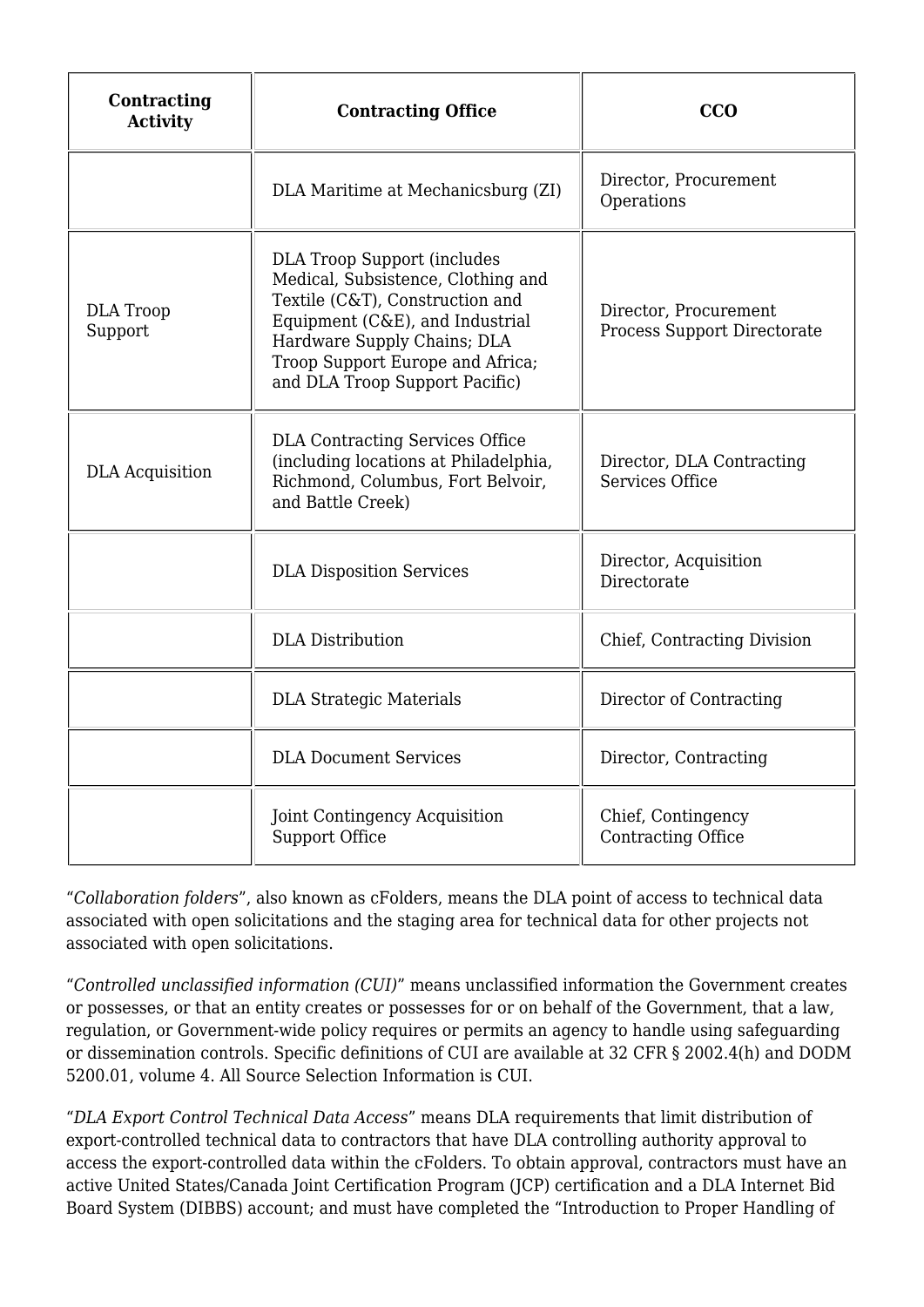DoD Export-Controlled Technical Data Training" and the DLA "Export Control Technical Data" questionnaire.

"*Head of agency*" or "*agency head*" means the DLA Acquisition Director.

"*Enhanced validation*" means the process used to vet contractors before the DLA controlling authority approves access to DLA export-controlled data. This also refers to the enhanced validation requirement in the DLA Master Solicitation for Automated Simplified Acquisitions.

"*Integrated Acquisition Review Board (IARB)*" means an oversight group that conducts a review at key decision points after the contracting approach has been approved by the ASRP. The IARB has the authority to continue the acquisition, modify the strategy, terminate the process, or determine how next phases should proceed. The HCA is the chairman and clearance authority. Board members shall include the following: DLA Acquisition Director, DLA Logistics Operations Director, DLA Information Operations Director, DLA Comptroller, HCA and/or Director or Commander of contracting office; Technical, Program, or Service Manager of procuring organization; and Military Service Program or Technical Manager. Board advisors shall include the following: DLA General Counsel; DLA Small Business Programs Director; DLA Competition Advocate (COMPAD); DLA Center of Excellence for Pricing (COEP); DLA Acquisition Division Chiefs or Deputy Chiefs; DLA Acquisition Peer Review Manager; procuring organization Office of Counsel, COMPAD, and price analyst(s); and, for acquisition of services, the SSM and Component Level Lead (CLL) and Portfolio Manager.

"*JCP Certification*" means the United States/Canada Joint Certification Program (JCP). Contractors must have an active JCP certification to obtain access to unclassified technical data disclosing critical technology controlled in the United States.

"*Major Subordinate Command (MSC)*" means the following six DLA field organizations: DLA Aviation, DLA Land and Maritime, DLA Energy, DLA Troop Support, DLA Disposition, and DLA Distribution.

"*Procuring Organizations*" means all DLA activities with contracting authority, and includes both contracting activities and contracting offices.

"*Strategic contracts (STRATCON*"*)* means those acquisitions that represent the highest risk and impact to mission criticality, warfighter operational support, financial investment, and stewardship responsibilities. Strategic contracts may include, but are not limited to, the following:

- (1) Acquisitions subject to DoD Peer Review thresholds;
- (2) Prime Vendor/Tailored Logistics Support;
- (3) Performance-Based Logistics;
- (4) Implementation of Captains of Industry recommendations and/or initiatives;
- (5) Bridge contracts for existing Strategic Contracts;
- (6) OCONUS acquisitions critical to current contingencies or major military operations;

(7) Acquisitions as identified by the DLA Director, DLA Vice Director, SPE, or SSM, including Strategic Partnerships with other Agencies, Undefinitized Contract Actions (UCA), and/or specified corporate contracts; and